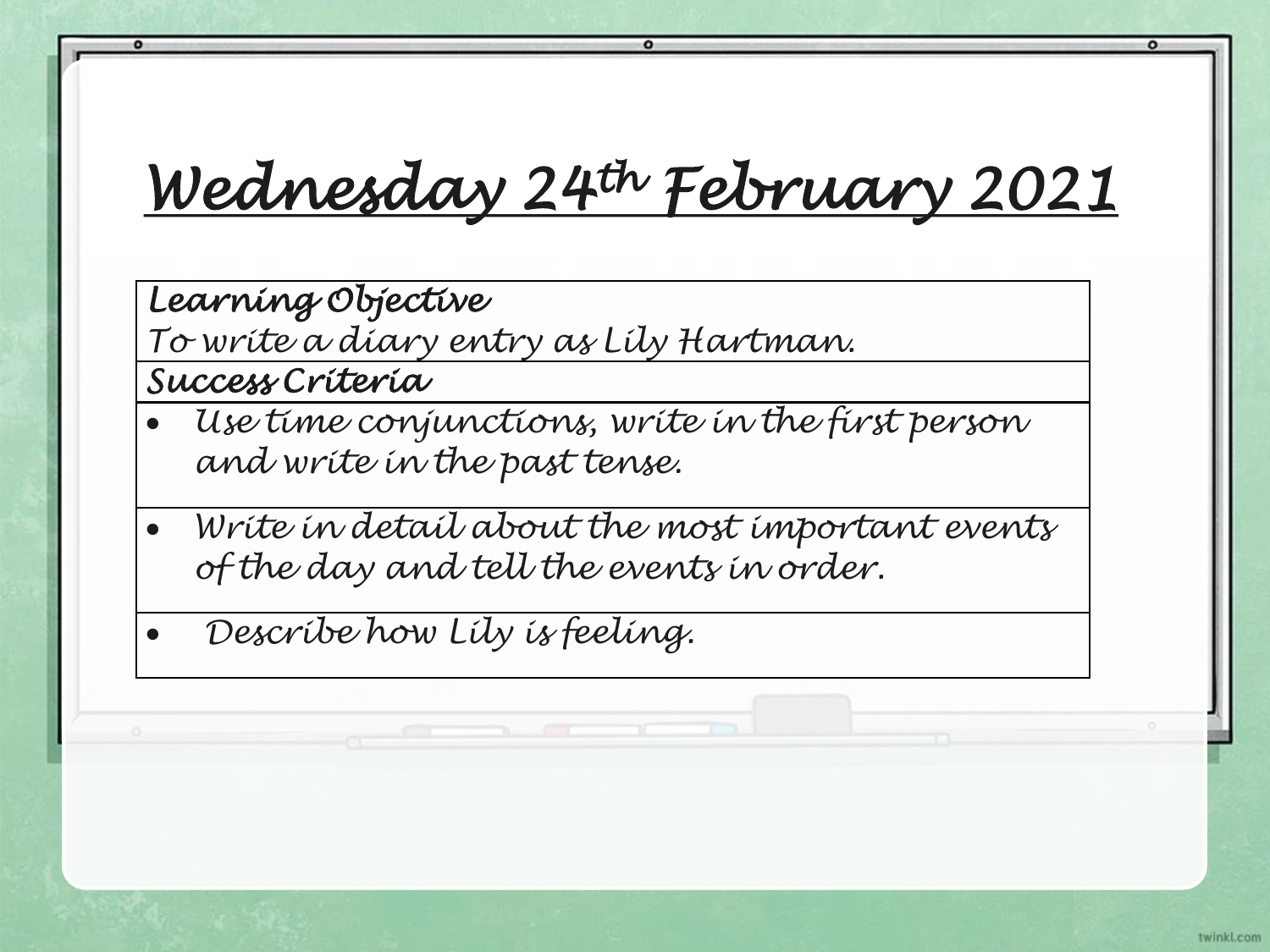## **Writing a Diary Entry**

When you write a diary entry you are writing about a day in the life of a real person or character. The diary entry needs to sound as if the person or character has written it so it needs to be written from their point of view. It also needs to be exciting and interesting to read. To get this right, just follow a few easy steps...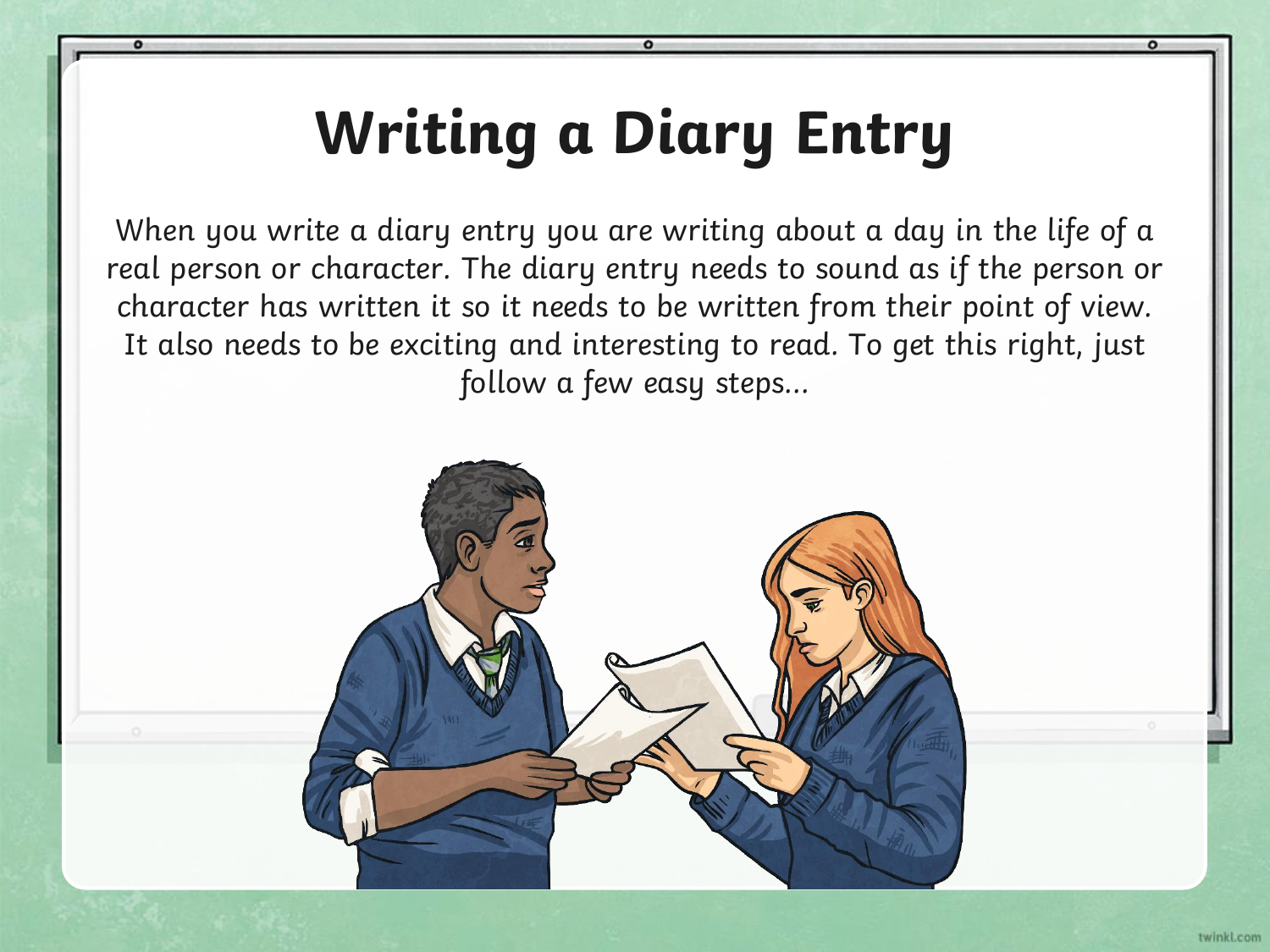## **Diary Writing Must…**

 $\mathbf o$ 



ō

#### **include the date and/or time**

• The date or time can be written at the top of the page like this.

21st January 1915

Dear Diary,

Two days ago, something dreadful happened. The conditions crossing the Weddell Sea were difficult and 'Endurance' became stuck in a large sheet of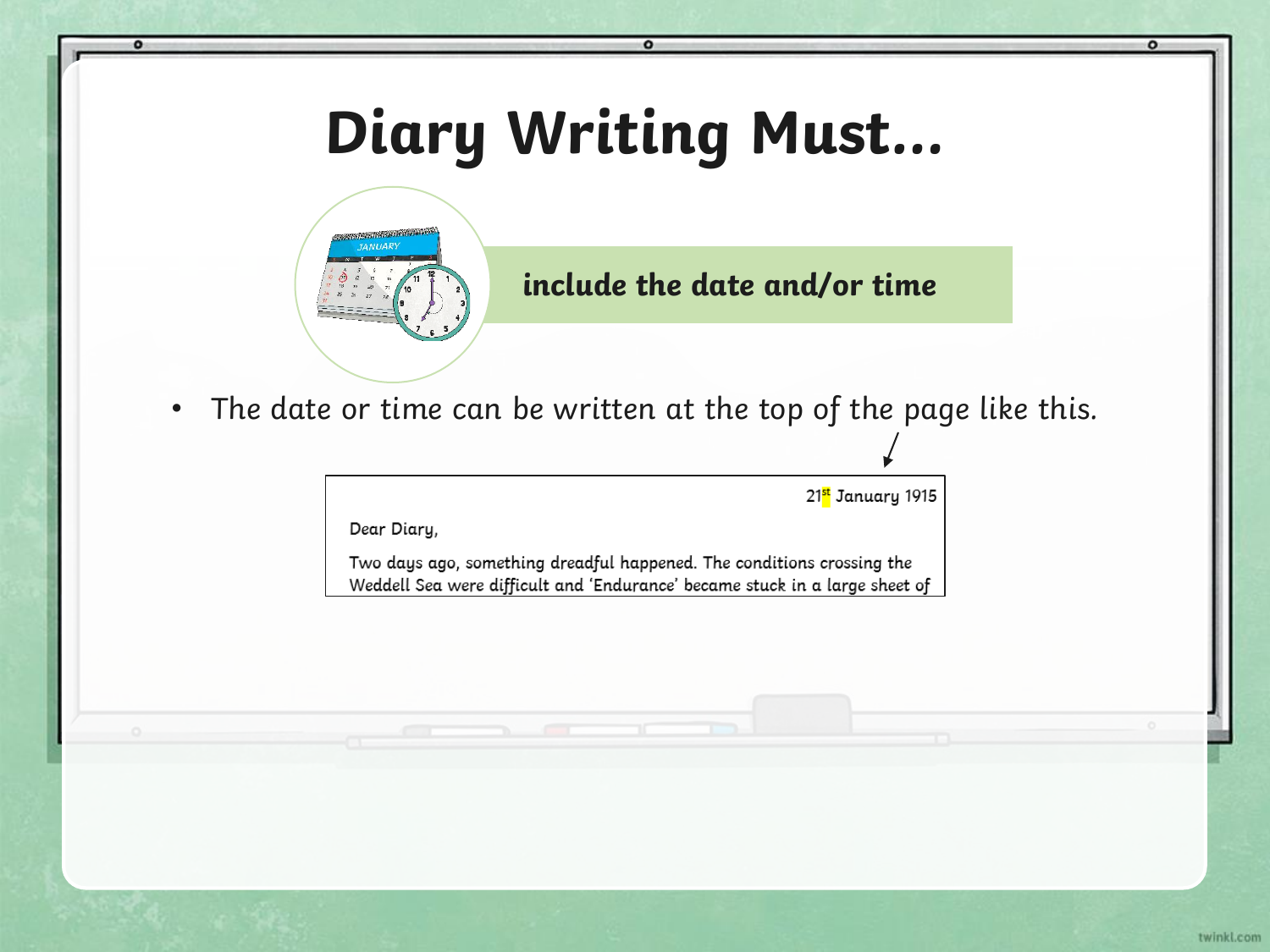#### **Diary Writing Must… be written in the first person.**

- This means including pronouns such as **'I', 'my', 'we'** and **'our'.**
- These words are special because they tell us the diary is being written **by** someone and they are talking about **themselves**.
- Look at these two examples. Which one uses the correct words to be written in the '**first person**'?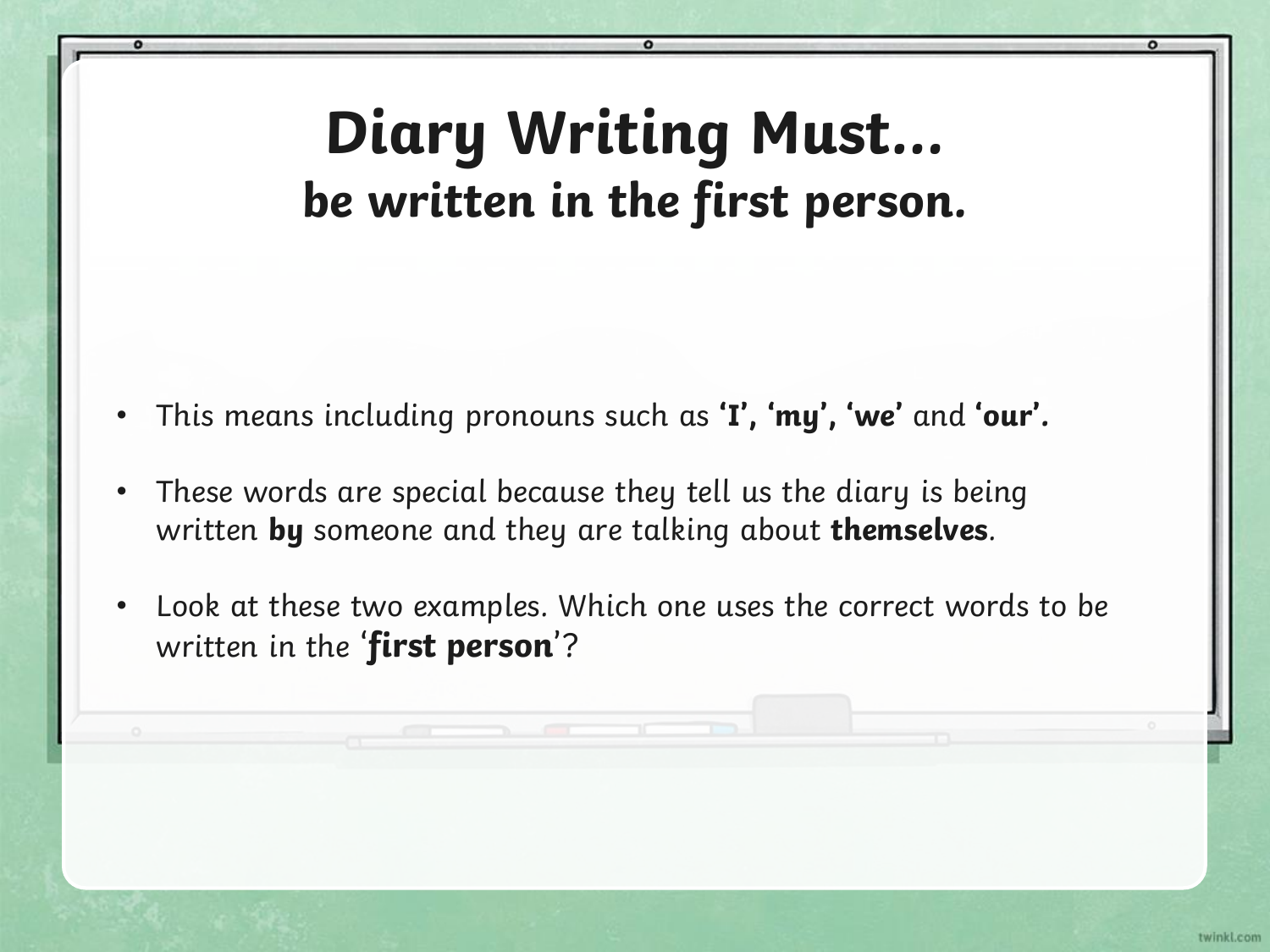#### **Diary Writing Must… be written in the first person.**

As **I** looked down from **our** lofty home, **I** noticed a group of humans. They seemed to be holding loud, bright monsters with sharp, glistening teeth that were tearing **our** trees from the ground.

#### **First person**

As **she** looked down from **their** lofty home, **she** noticed a group of humans. They seemed to be holding loud, bright monsters with sharp, glistening teeth that were tearing **their** trees from the ground.

**Not first person**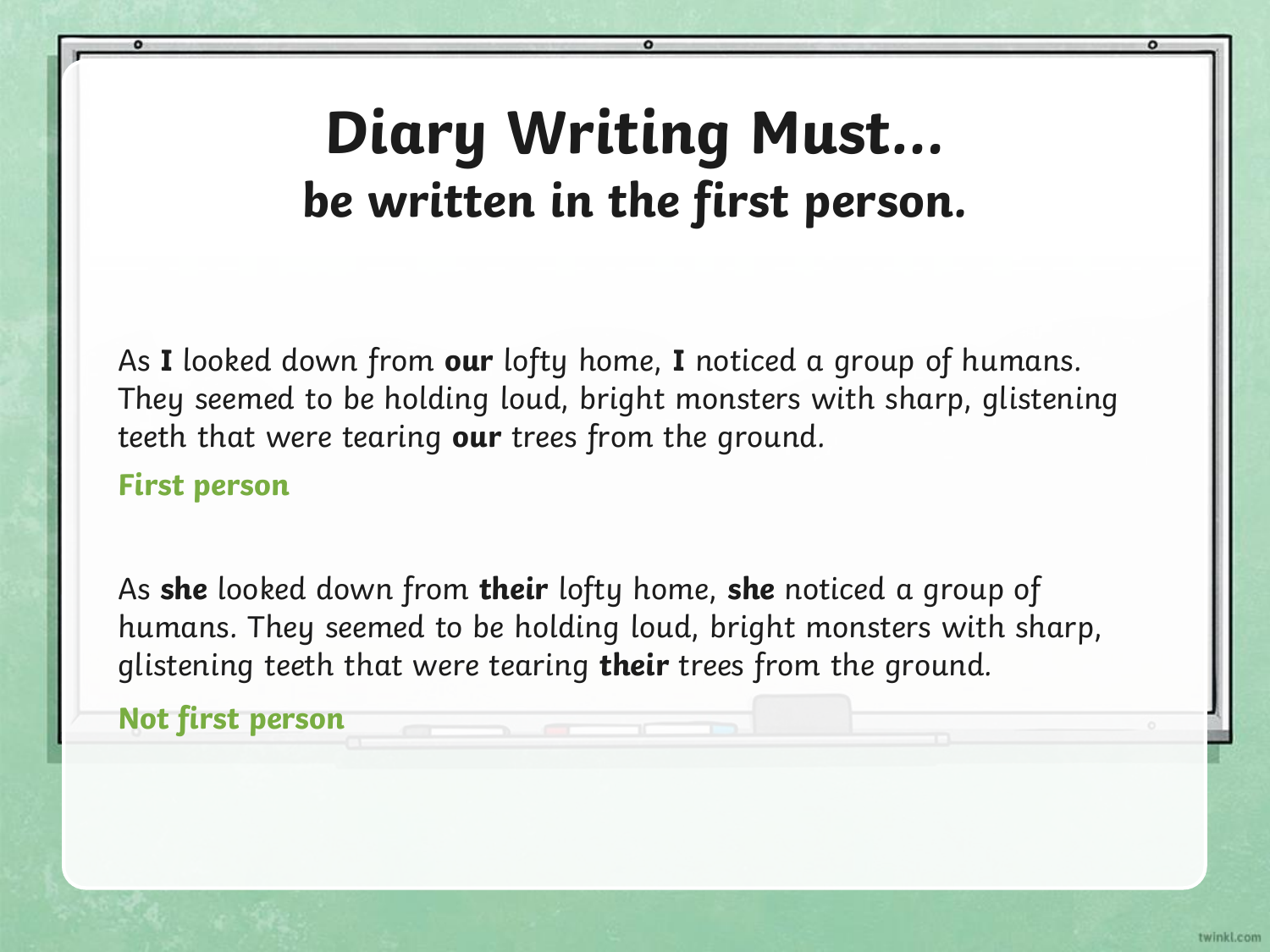### **Diary Writing Must… use past tense for the main events.**

- Diaries are usually written about an event that has already occurred so should be written in the **past tense.**
- Which of these examples is written in the past tense?

Two days ago, something dreadful **happened** – 'Endurance' became **stuck** in a large sheet of floating ice (an ice floe) following risky conditions crossing the Weddell Sea. **Past tense**

Today, something dreadful **will happen** – 'Endurance' **will stick** in a large sheet of floating ice (an ice floe) following risky conditions crossing the Weddell Sea. **Future tense**

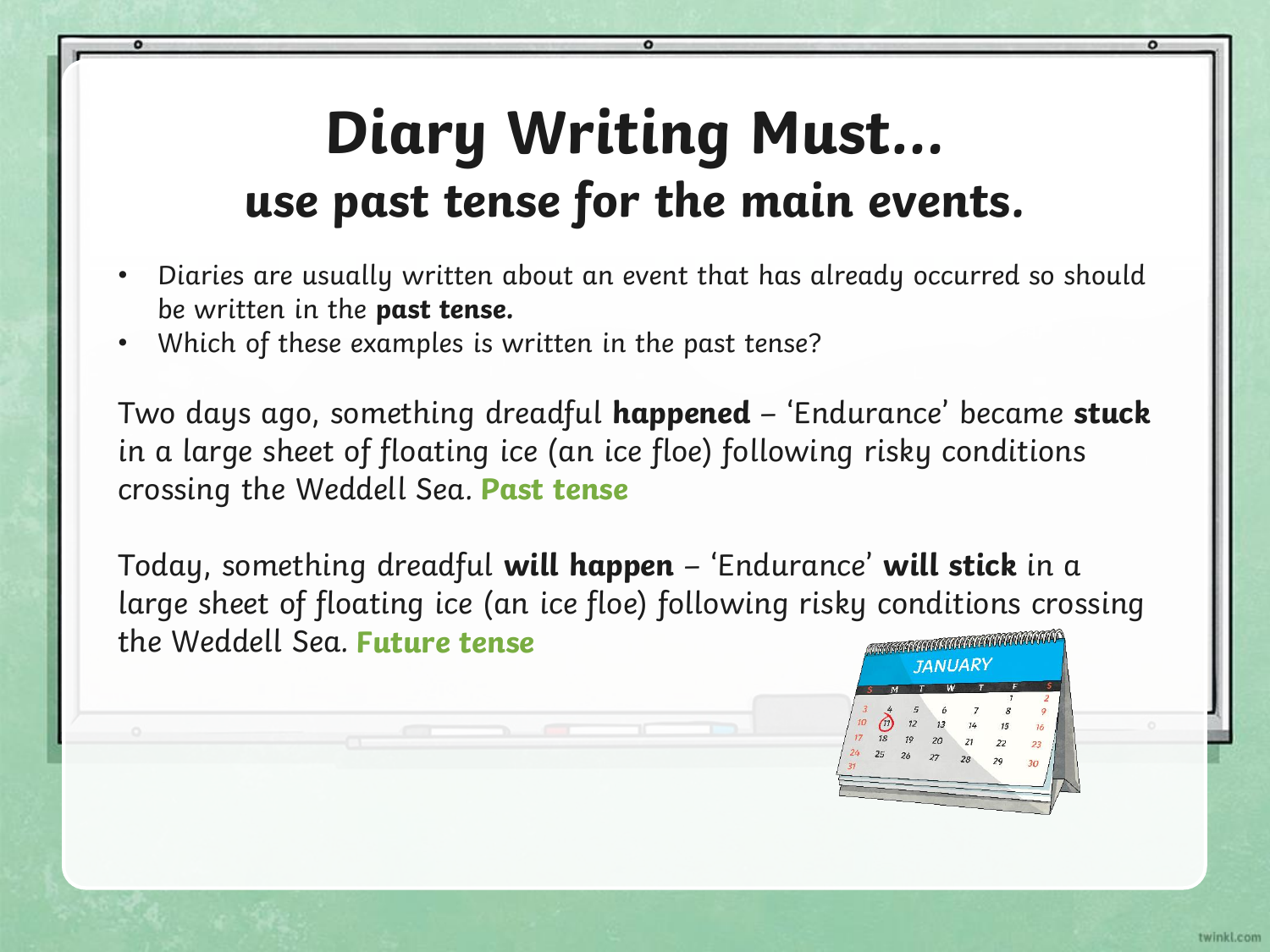#### **Diary Writing Must… include an introduction to set the scene.**

- It is important to set the scene when writing a diary to ensure that it is clear what you are writing about.
- You might answer the questions who, what, where or when.
- Which of the following extracts is an introduction? How do you know?

Today has been an unusually busy day for me! When I woke up this morning, I noticed that the usual calm atmosphere within our group had been replaced by one of panic.

For now I must catch up on eating and sleeping and hope that they do not return tomorrow.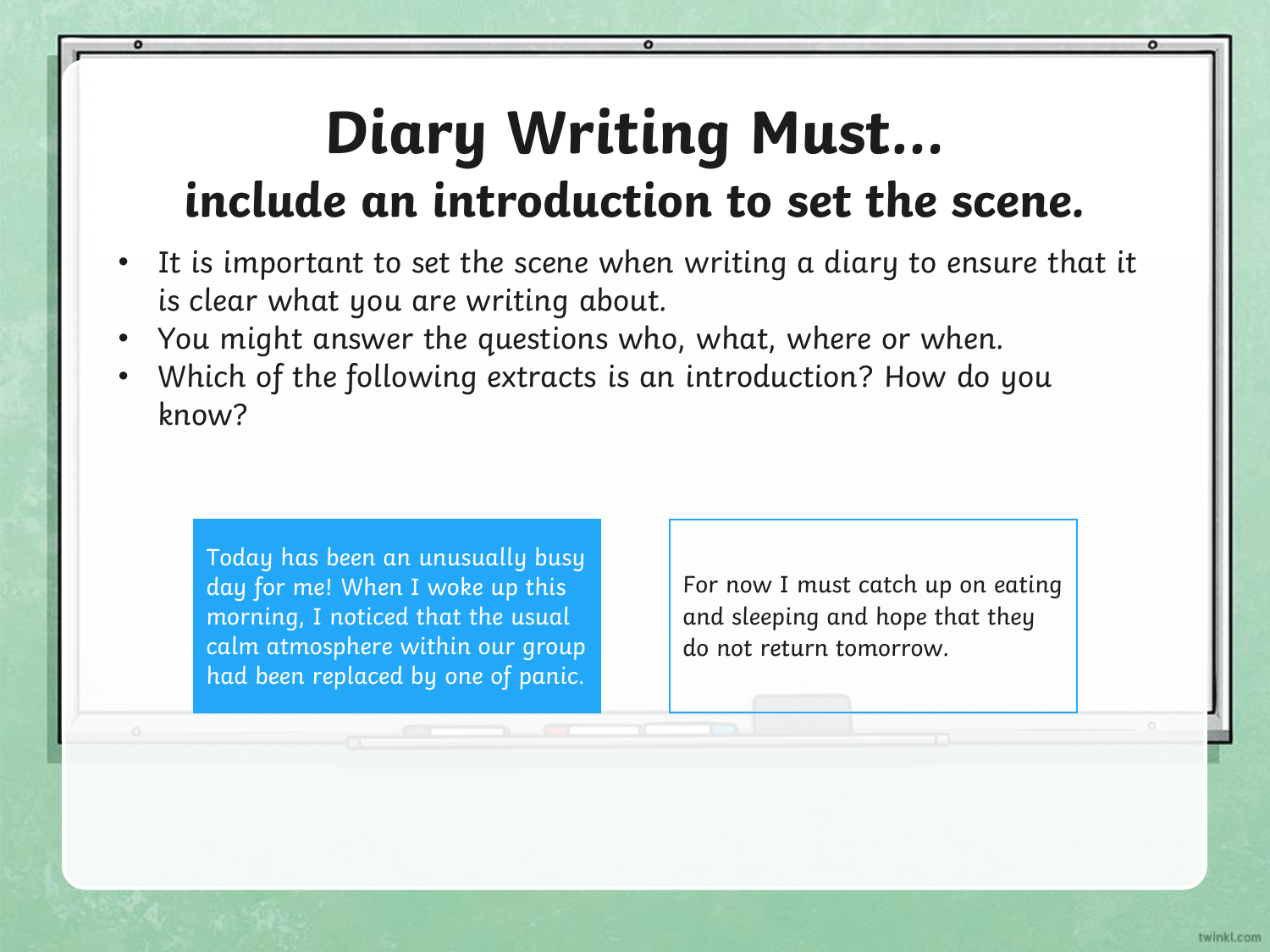### **Diary Writing Must… tell events in chronological order.**

- In a diary we usually write about the events of our day in the order they happened.
- We only include the most important or interesting events.
- Which of these would you include in a diary?

I ate breakfast. **X**

We visited the most amazing museum.  $\checkmark$ 

An exhibit came to life!  $\checkmark$ 

We had to evacuate the museum.  $\checkmark$ 

I had a nap.  $\checkmark$ 



**You might choose to include information about breakfast and having a nap if it is relevant or unusual.**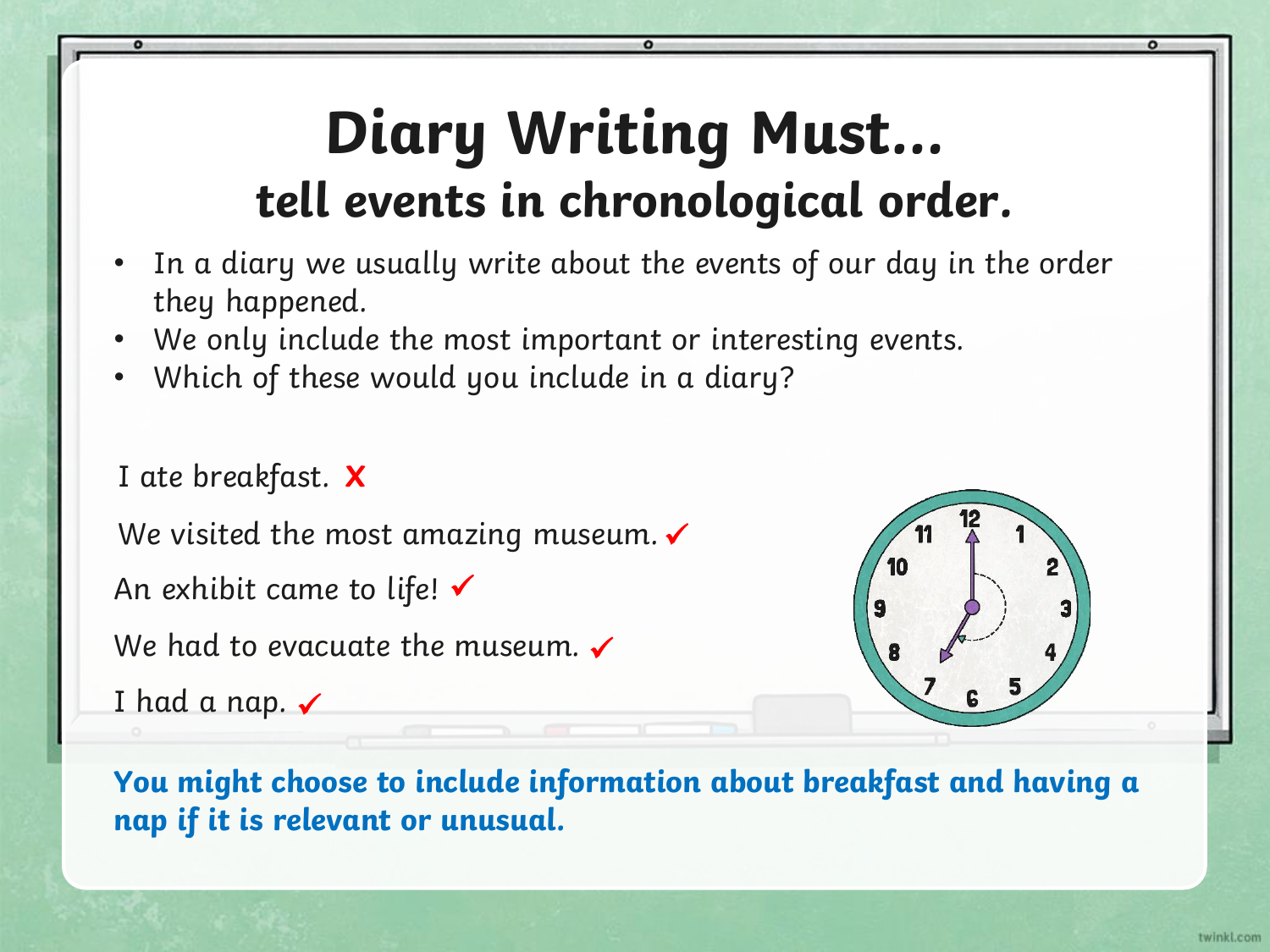### **Diary Writing Must… include personal emotions and feelings.**

- A diary is usually a secret place to write the truth about how you feel about what has happened to you in the day.
- In a diary you might include feelings, hopes or fears that you wouldn't want anyone to know about.
- Look at the examples below. Where have these diary writers described their feelings?

Egypt is such a rich, powerful country and although I am **nervous** about ruling it, **I would rather do so alone**.

Yesterday, **feeling relieved**, we reached the island of South Georgia and then completed a day long trek to find a whaling station…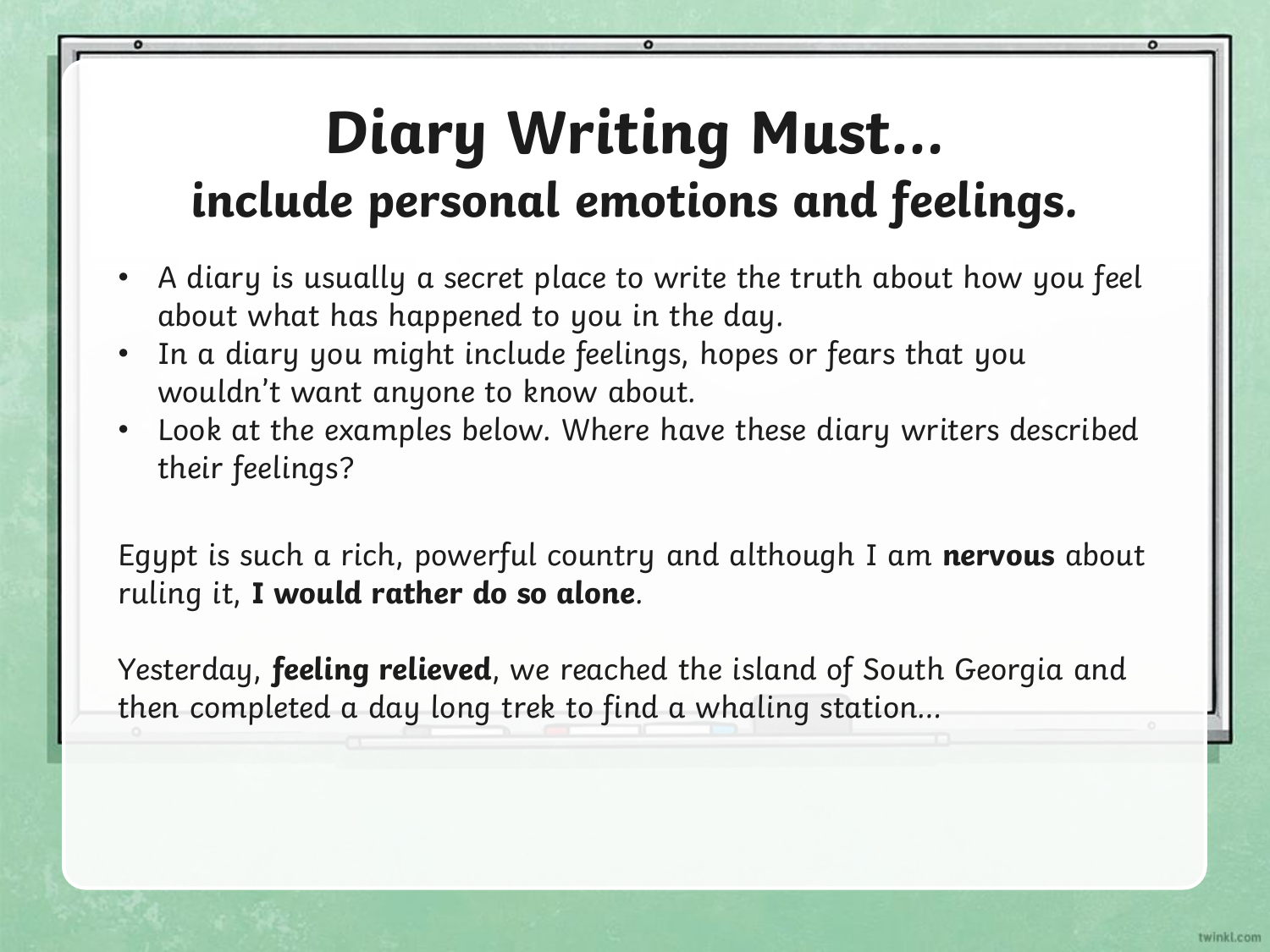#### **Diary Writing Must… use time conjunctions and adverbials, e.g. 'after that, 'before lunch', 'until sunset'.**

- A diary is usually describing lots of events. To make sense of when these events happened, it is helpful to include time conjunctions and adverbials.
- If we just use one word such as 'then' to link the events in our diary it can get very boring!
- Look at the example below. Can you identify the time conjunctions and adverbials that have been used?

**Later**, we will organise a lavish funeral for father that will last for days, with plenty of music as he would have wanted. **After hearing the news of my father's death**, I overheard the members of the court discussing what is to happen.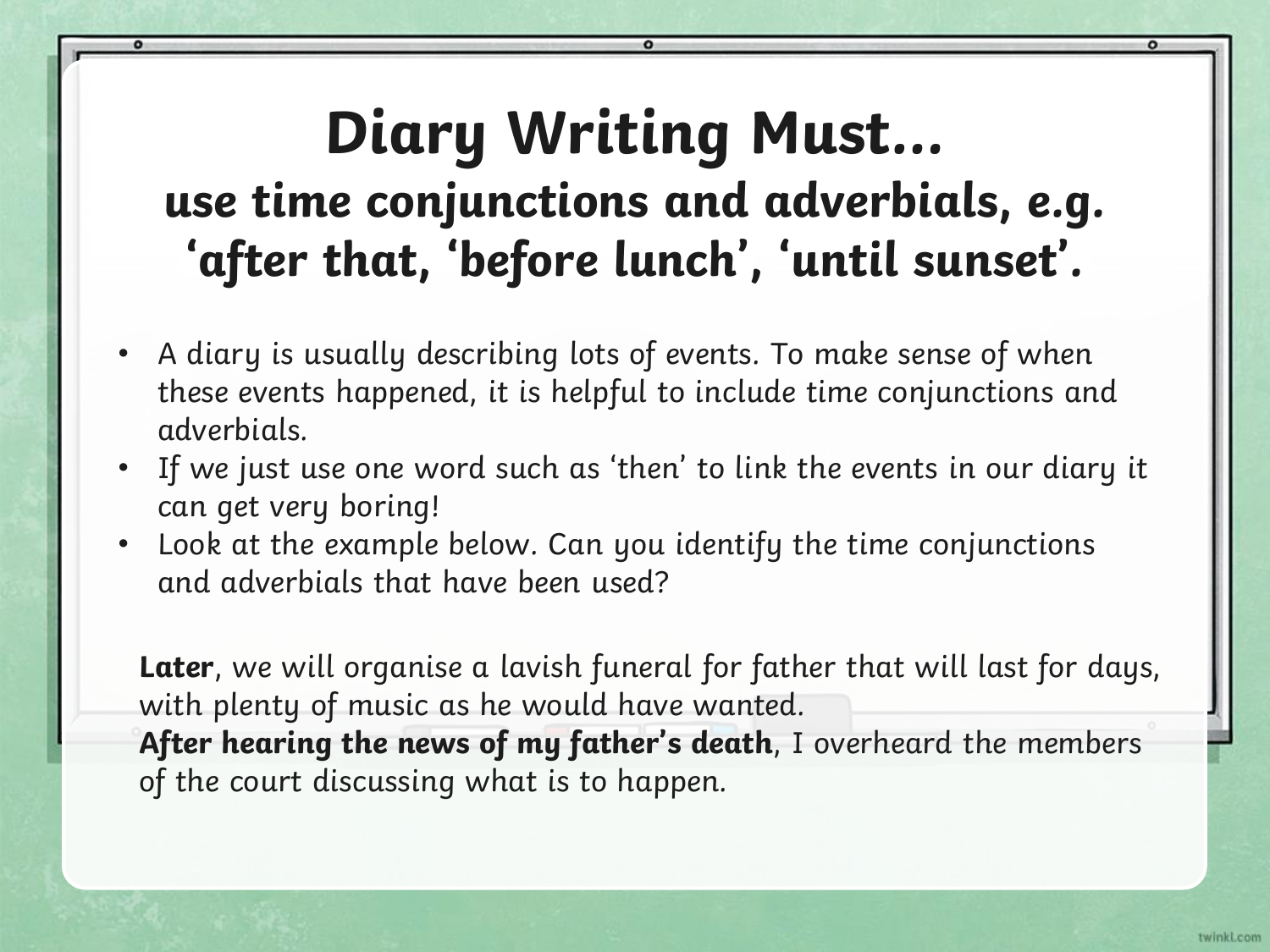## **Find the features**